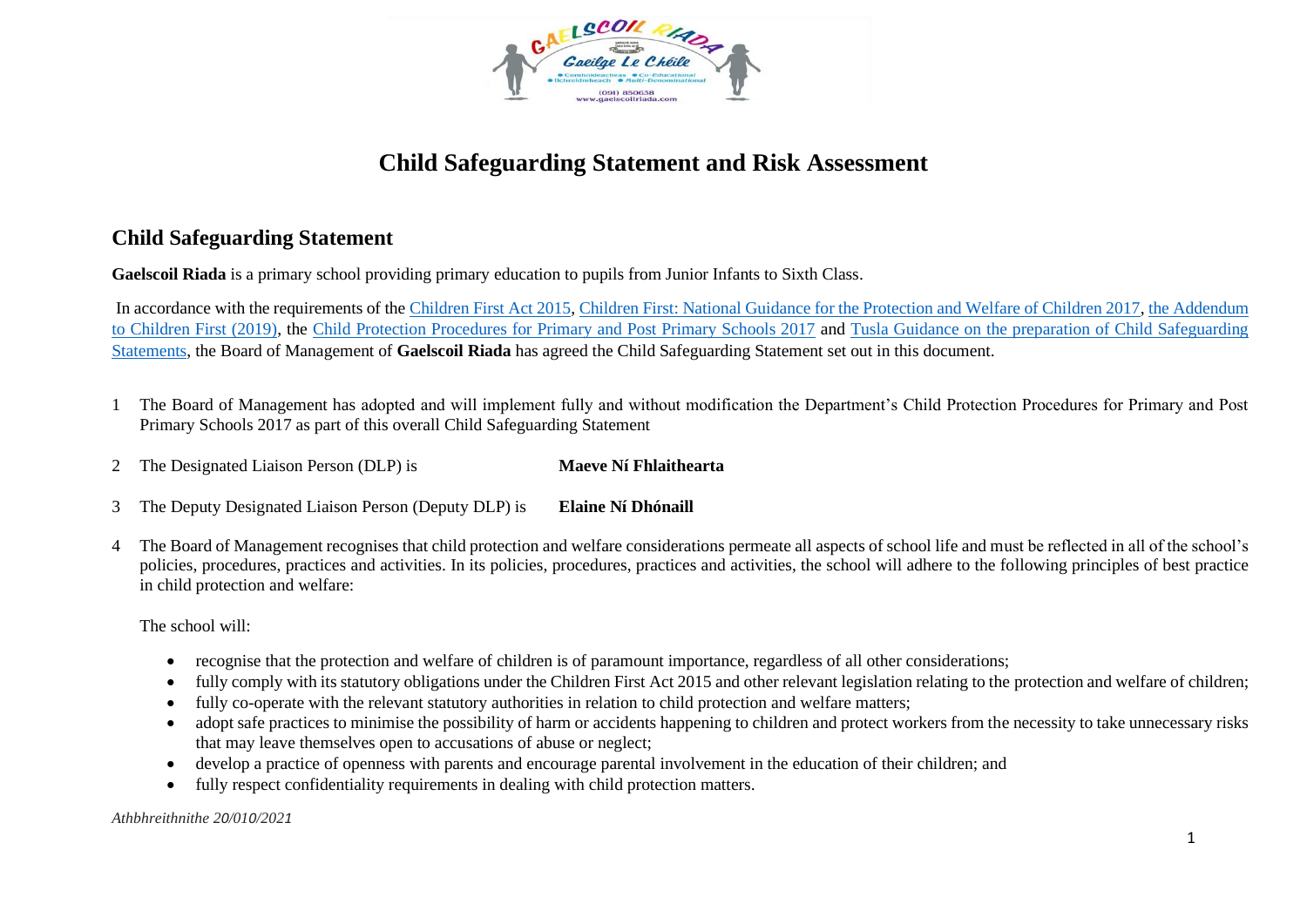

The school will also adhere to the above principles in relation to any adult pupil with a special vulnerability.

- 5 The Board of Management recognises that child protection and welfare considerations permeate all aspects of school life and must be reflected in the school's Covid Response Plan. In all policies, procedures, practices and activities related to our Covid Response Plan, the school will adhere the principles of best practice in child protection and welfare.
- 6 The following procedures/measures are in place:
	- In relation to any member of staff who is the subject of any investigation (howsoever described) in respect of any act, omission or circumstance in respect of a child attending the school, the school adheres to the relevant procedures set out in Chapter 7 of the Child Protection Procedures for Primary and Post-Primary Schools 2017 and to the relevant agreed disciplinary procedures for school staff which are published on the DE website.
	- In relation to the selection or recruitment of staff and their suitability to work with children, the school adheres to the statutory vetting requirements of the [National Vetting Bureau \(Children and Vulnerable Persons\) Acts 2012 to 2016](https://revisedacts.lawreform.ie/eli/2012/act/47/revised/en/pdf) and to the wider duty of care guidance set out in relevant Garda vetting and recruitment circulars published by the Department of Education and available on the DE website.
	- In relation to the provision of information and, where necessary, instruction and training, to staff in respect of the identification of the occurrence of harm (as defined in the 2015 Act) the school-
		- ➢ Has provided each member of staff with a copy of the school's Child Safeguarding Statement
		- ➢ Ensures all new staff are provided with a copy of the school's Child Safeguarding Statement
		- $\triangleright$  Encourages staff to avail of relevant training
		- ➢ Encourages Board of Management members to avail of relevant training
		- ➢ The Board of Management maintains records of all staff and Board member training
	- In relation to reporting of child protection concerns to Tusla, all school personnel are required to adhere to the procedures set out in the Child Protection Procedures for Primary and Post-Primary Schools 2017, including in the case of registered teachers, those in relation to mandated reporting under the Children First Act 2015.
	- In this school the Board has appointed the abovenamed DLP as the "relevant person" (as defined in the Children First Act 2015) to be the first point of contact in respect of the schools child safeguarding statement.
	- All registered teachers employed by the school are mandated persons under the Children First Act 2015.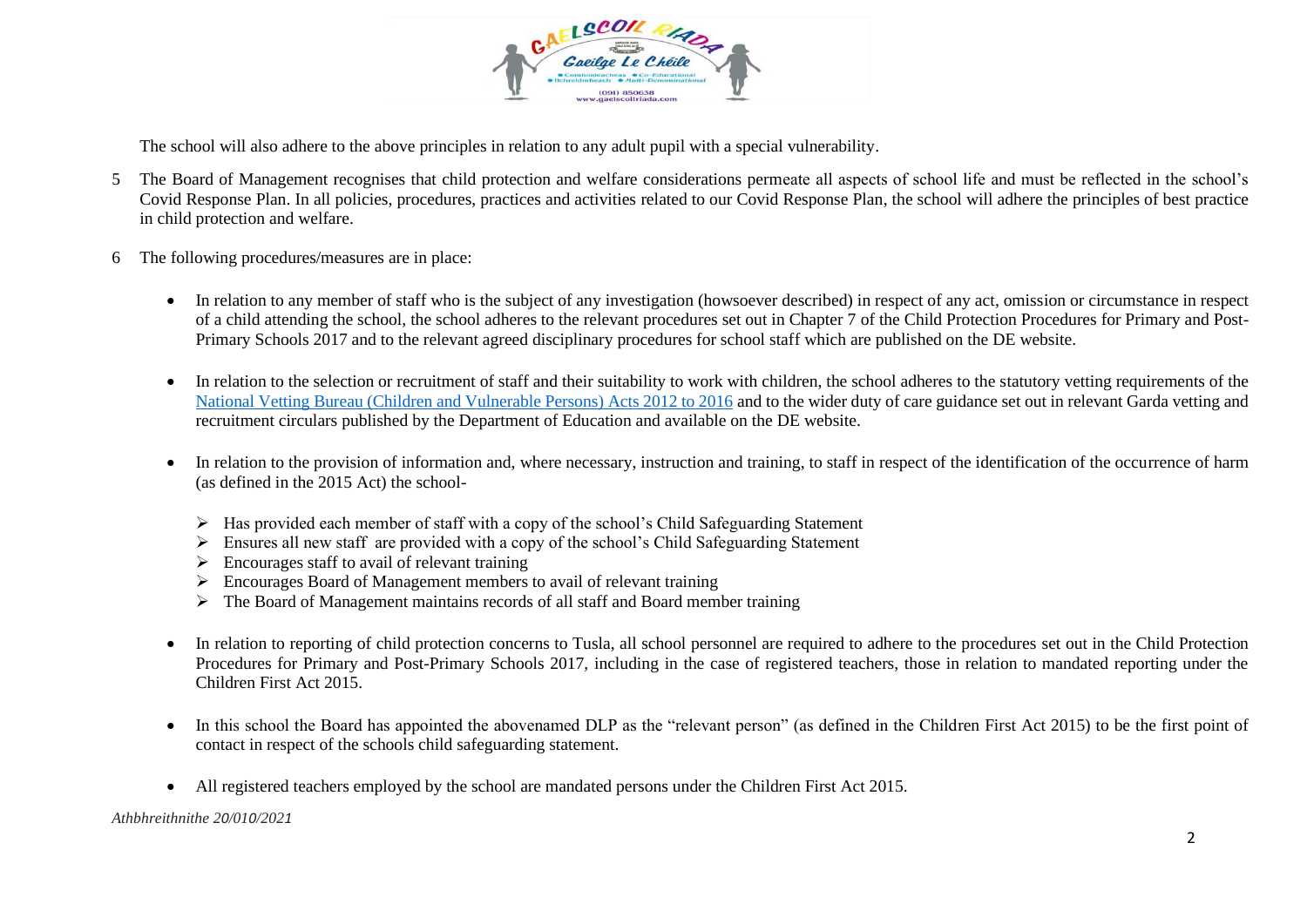

- In accordance with the Children First Act 2015 and the Addendum to Children First (2019), the Board has carried out an assessment of any potential for harm to a child while attending the school or participating in school activities. A written assessment setting out the areas of risk identified and the school's procedures for managing those risks is included with the Child Safeguarding Statement.
- The various procedures referred to in this Statement can be accessed via the school's website, the DE website or will be made available on request by the school.

**Note:** The above is not intended as an exhaustive list. Individual Boards of Management shall also include in this section such other procedures/measures that are of relevance to the school in question.

- 7 This statement has been published on the school's website [www.gaelscoilriada.com,](http://www.gaelscoilriada.com/) and has been provided to all members of school personnel, the Parents' Association and the patron. It is readily accessible to parents and guardians on request. A copy of this Statement will be made available to Tusla and the Department if requested.
- 8 This Child Safeguarding Statement will be reviewed annually or as soon as practicable after there has been a material change in any matter to which this statement refers.

This Child Safeguarding Statement was adopted by the Board of Management in March 2020

This Child Safeguarding Statement was reviewed by the Board of Management on 20 October 2021

Signed: \_\_\_\_\_\_\_\_\_\_\_\_\_\_\_\_\_\_\_\_\_\_\_\_\_ Signed: \_\_\_\_\_\_\_\_\_\_\_\_\_\_\_\_\_\_\_\_\_\_\_\_\_\_\_\_

Chairperson of Board of Management Principal/Secretary to the Board of Management

Date: \_\_\_\_\_\_\_\_\_\_\_\_\_\_\_\_\_\_\_\_\_\_\_\_\_\_ Date: \_\_\_\_\_\_\_\_\_\_\_\_\_\_\_\_\_\_\_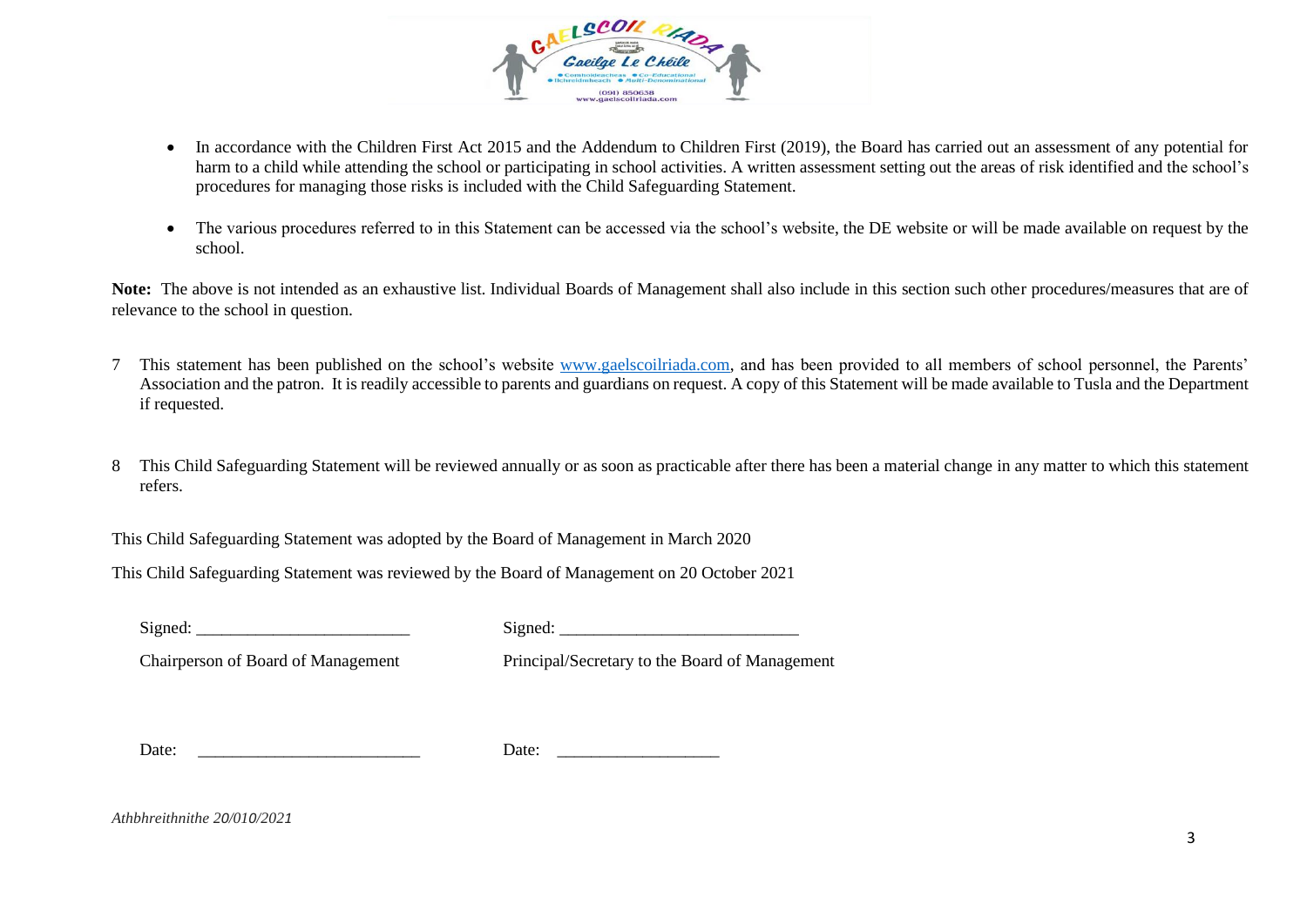

## **Child Safeguarding Risk Assessment**

In accordance with section 11 of the Children First Act 2015 and with the requirement of Chapter 8 of the *Child Protection Procedures for Primary and Post-Primary Schools 2017*, the following is the Written Risk Assessment of **Gaelscoil Riada.**

| <b>List of School Activities</b>                                      | <b>Risk</b><br>Level | The school has identified the following<br><b>Risk of Harm</b> | The school has the following Procedures in place to<br>address risk identified in this assessment                                                                                                                                                                                                                                                                                           |
|-----------------------------------------------------------------------|----------------------|----------------------------------------------------------------|---------------------------------------------------------------------------------------------------------------------------------------------------------------------------------------------------------------------------------------------------------------------------------------------------------------------------------------------------------------------------------------------|
| Training of school personnel in Child Protection<br>matters           | High                 | Harm not recognised or reported promptly                       | The school -<br>Has provided each member of school staff with<br>a copy of the school's Child Safeguarding<br><b>Statement</b><br>Ensures all new staff are provided with a copy<br>of the school's Child Safeguarding Statement<br>Encourages staff to avail of relevant training<br>Encourages board of management members to<br>avail of relevant training<br>Garda Vetting<br>$\bullet$ |
| Care of Children with special needs, including<br>intimate care needs | High                 | Harm by school personnel                                       | Policy, protocol, and procedure in place<br>The school has a Special Educational Needs policy<br>The school has an intimate care policy/plan in<br>respect of students who require such care                                                                                                                                                                                                |
| Use of toilet areas<br>During class<br>During breaktimes              | High                 | Inappropriate behaviour                                        | protocol, and procedure in place<br>٠                                                                                                                                                                                                                                                                                                                                                       |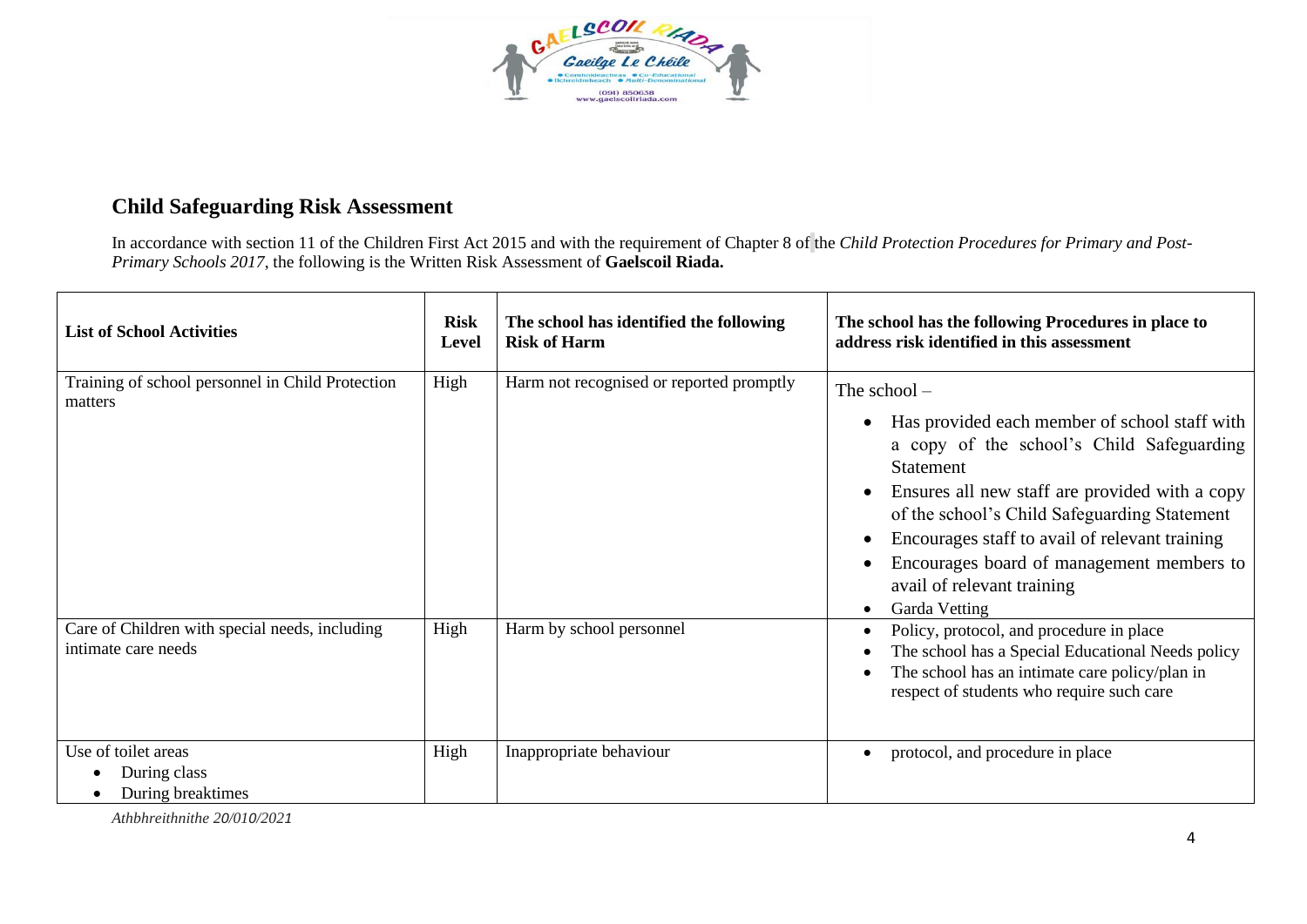

| <b>Sporting Activities</b>                                                   | High | Harm by school personnel<br>Harm by external coaches                                         | Supervision – two teachers from the school to<br>attend every blitz, match, etc.<br>Garda Vetting completion<br>School's Code of Behaviour<br>Teacher in charge always-Code of Behaviour               |
|------------------------------------------------------------------------------|------|----------------------------------------------------------------------------------------------|--------------------------------------------------------------------------------------------------------------------------------------------------------------------------------------------------------|
| School outings                                                               | High | Harm by school personnel<br>Harm by non-school staff                                         | Supervision<br>Policies, protocol, and procedure in place – buddy<br>system, etc.<br>Health, Safety and Welfare Policy<br>Principal told prior to class leaving school<br>Parental permission received |
| <b>Administration of Medicine</b>                                            | High | Harm by school personnel                                                                     | Health, Safety and Welfare Policy                                                                                                                                                                      |
| <b>Administration of First Aid</b>                                           |      |                                                                                              | The school has in place a policy and procedures<br>for the administration of First Aid<br>Code of Behaviour                                                                                            |
| Swimming                                                                     | High | Harm by school personnel<br>Harm by non-school staff<br>Unknown adults at the leisure centre | Supervision - two staff members. Class teacher in<br>charge always.<br>Health, Safety and Welfare Policy<br><b>Swim Policy</b><br>Procedures and protocols in place                                    |
| <b>Annual Sports Day</b>                                                     | High | Harm by school personnel<br>Unknown adults on school grounds<br>Harm by other pupils         | Health, Safety and Welfare Policy<br>Protocol and procedure in place<br>Supervision: Class teacher in charge at all times<br>School Code of Behaviour                                                  |
| Non-school personnel on school grounds due to the<br>sharing the sports hall | High | Unknown adults on the school yard<br>Harm by non-school staff                                | Supervision: Teacher in charge at all times<br>Buddy system in place/Children always go on<br>messages in twos<br>Communication between school and Coláiste an<br>Eachreidh.                           |
| Use of off-site facilities for school activities                             | High | Harm by school personnel<br>Harm by non-school staff                                         | Supervision<br>Protocol and procedures in place<br>An Cód Iompar                                                                                                                                       |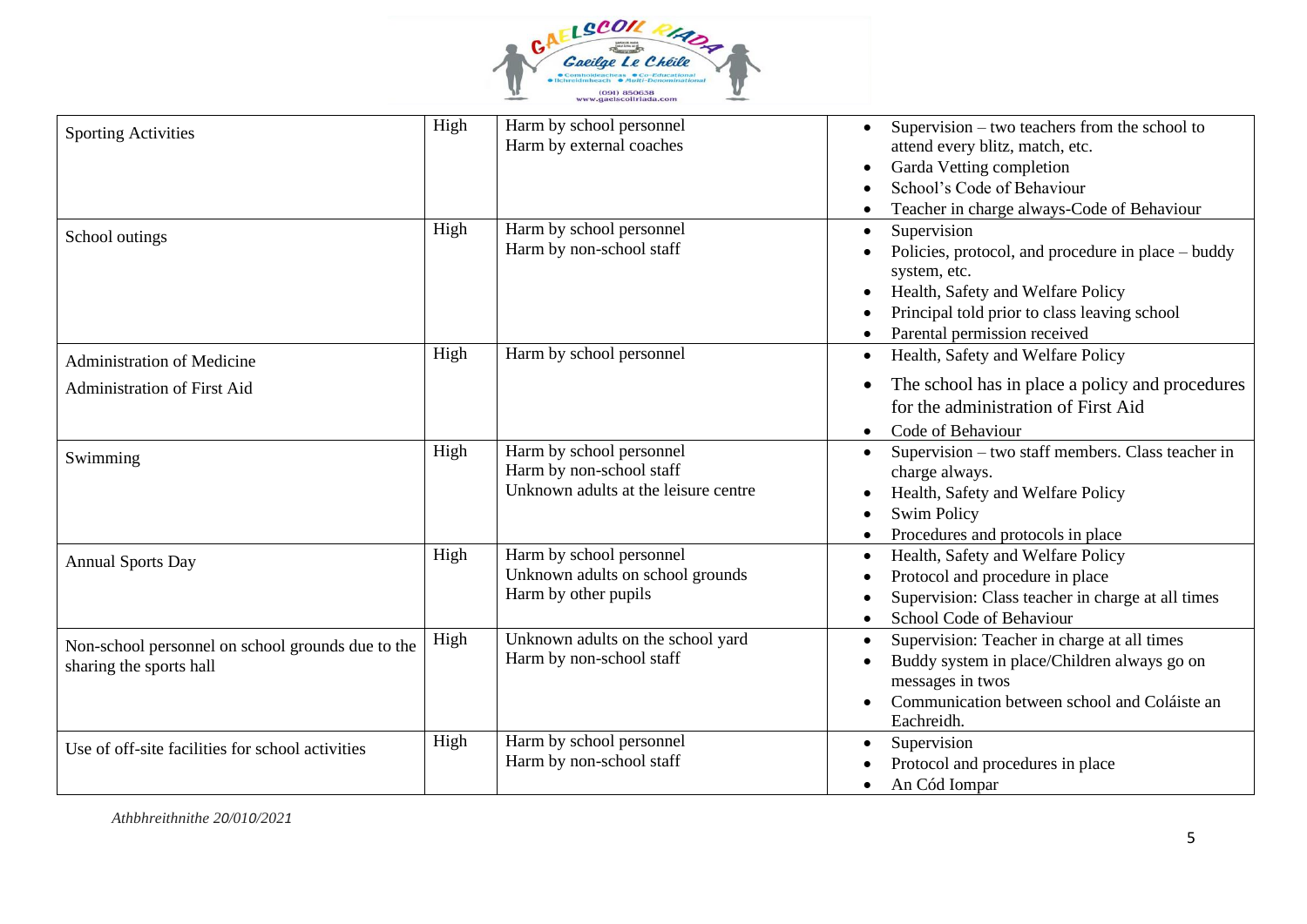

|                                                                 |      |                                                                                  | Health, Safety and Welfare Policy<br>$\bullet$                                                                                                                                                                                                                                                                                                                                                                                                                                                                                                                                                 |
|-----------------------------------------------------------------|------|----------------------------------------------------------------------------------|------------------------------------------------------------------------------------------------------------------------------------------------------------------------------------------------------------------------------------------------------------------------------------------------------------------------------------------------------------------------------------------------------------------------------------------------------------------------------------------------------------------------------------------------------------------------------------------------|
| Arrival and dismissal of pupils daily                           | Med  | Harm from older pupils<br>Harm by non-school staff<br>Unknown adults on the yard | Parents responsible for children until school gate<br>$\bullet$<br>opens-parent's receive communication regarding<br>procedures at the beginning of each school year.<br>Parents collect their child on time each day<br>$\bullet$<br>Teachers walk out to the school gate with their<br>class at home time. Teachers wait to ensure all<br>pupils under their care have been collected<br>Clear written communication from parent to<br>$\bullet$<br>teacher regarding pupils walking home<br>alone/leaving school grounds alone<br>Arrival and dismissal supervised by Teachers<br>$\bullet$ |
| Children in classrooms between 08:40 and 08:50                  | Med  | Harm by school personnel                                                         | Child Safeguarding Statement.<br>$\bullet$<br>Supervision: Children walk directly to their<br>classroom. Teacher in classroom from 08:40.                                                                                                                                                                                                                                                                                                                                                                                                                                                      |
| Pupils being late, leaving and returning during<br>school hours | High | Harm by non-school staff<br>Harm by other pupils<br>Pupil being on their own     | Parent/guardian to ring school office.<br>$\bullet$<br>Parent must sign the Sing in/Sign Out book in the<br>office prior to collection and drop-off.<br>Parent/guardian to pick up pupil from office/gate<br>(Covid restrictions).                                                                                                                                                                                                                                                                                                                                                             |
| <b>Classroom Supervision</b>                                    | Med  | Harm by school personnel<br>Harm by other pupils                                 | Code of Behaviour<br>$\bullet$<br>Supervision- a teacher is always present in the<br>classroom. Pupils are not left alone in classrooms<br>unsupervised<br>Child Safeguarding Statement.                                                                                                                                                                                                                                                                                                                                                                                                       |
| <b>Yard Supervision</b>                                         | High | Harm by other pupils<br>Harm by school personnel                                 | Policy & Procedures in place<br>$\bullet$<br>Supervision- Yard Duty Poilicy<br>The class teacher collects their class from the yard<br>once the bell rings                                                                                                                                                                                                                                                                                                                                                                                                                                     |
| Care of pupils with specific vulnerabilities/ needs<br>such as  | High | Harm by school personnel                                                         | Policies in place.<br><b>SPHE Curriculum</b><br>Supervision.                                                                                                                                                                                                                                                                                                                                                                                                                                                                                                                                   |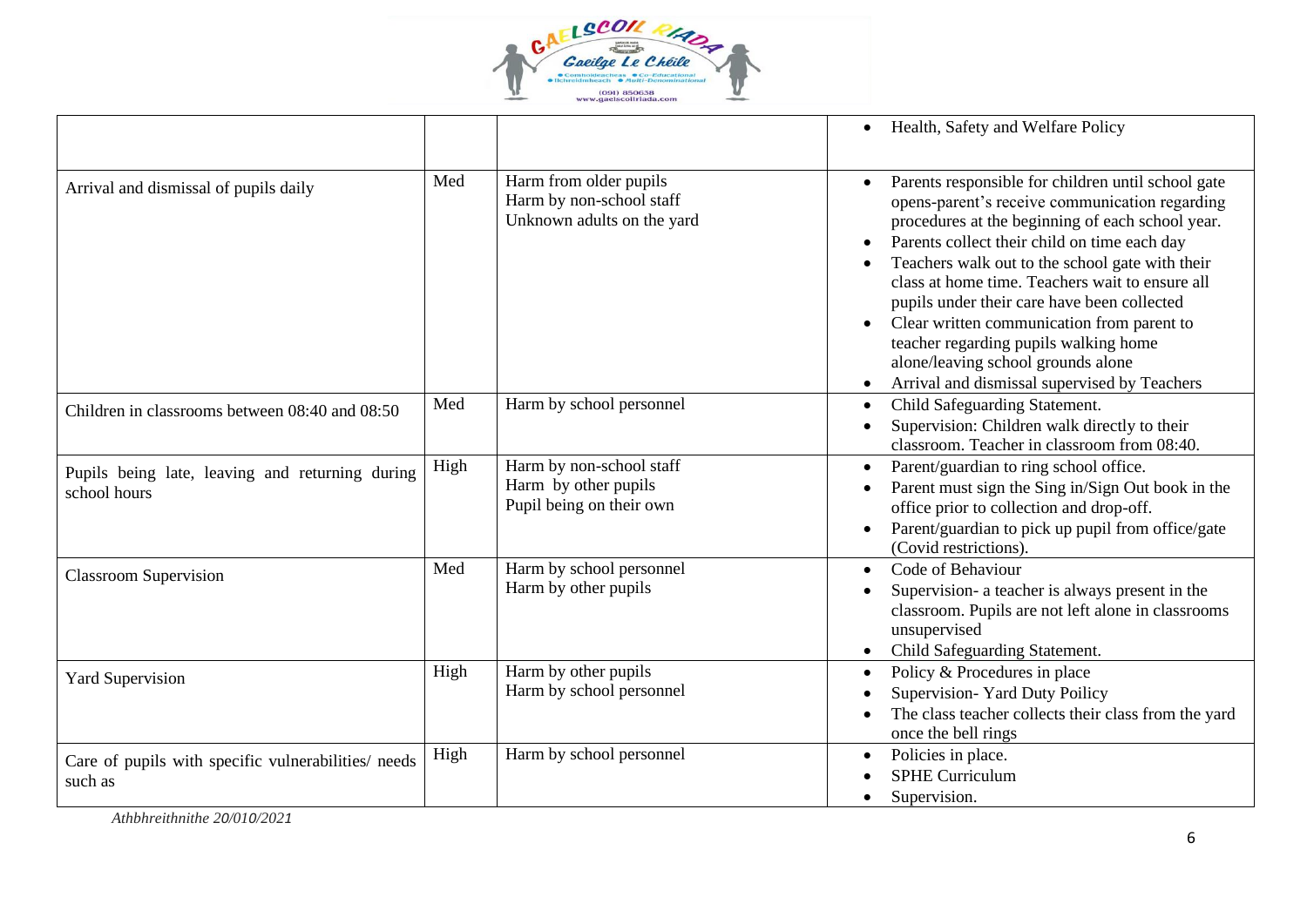

| Pupils from ethnic minorities/migrants<br>$\bullet$<br>Members of the Traveller community<br>$\bullet$<br>Lesbian, gay, bisexual or transgender (LGBT)<br>$\bullet$<br>children<br>Pupils perceived to be LGBT<br>$\bullet$<br>Pupils of minority religious faiths<br>$\bullet$<br>Children in care<br>$\bullet$<br>Children on CPNS<br>$\bullet$ |     |                                                         |                                                                                                                                                                                                                                                             |
|---------------------------------------------------------------------------------------------------------------------------------------------------------------------------------------------------------------------------------------------------------------------------------------------------------------------------------------------------|-----|---------------------------------------------------------|-------------------------------------------------------------------------------------------------------------------------------------------------------------------------------------------------------------------------------------------------------------|
| Classroom teaching                                                                                                                                                                                                                                                                                                                                | Med | Harm by school personnel                                | Child Safeguarding Statement.<br>٠<br>Glass in window                                                                                                                                                                                                       |
|                                                                                                                                                                                                                                                                                                                                                   |     |                                                         | The school has a codes of conduct for school<br>personnel (teaching and non-teaching staff)                                                                                                                                                                 |
| Prevention and dealing with bullying amongst<br>pupils                                                                                                                                                                                                                                                                                            | Med | Harm by other pupils                                    | The school has an Anti-Bullying Policy which<br>$\bullet$<br>fully adheres to the requirements of the<br>Department's Anti-Bullying Procedures for<br>Primary and Post-Primary Schools<br>The school implements in full the SPHE<br>$\bullet$<br>curriculum |
| Recruitment of school personnel including -                                                                                                                                                                                                                                                                                                       | Med | Harm not recognised or properly or promptly<br>reported | Child Safeguarding Statement & DES procedures made<br>available to all staff                                                                                                                                                                                |
| <b>Teachers</b><br>SNA's<br>Caretaker/Secretary/Cleaners<br>Sports coaches<br>٠<br><b>External Tutors/Guest Speakers</b><br>Volunteers/Parents in school activities<br>Visitors/contractors present in school during<br>school hours<br>Visitors/contractors present<br>during<br>after<br>school activities                                      |     |                                                         | Staff to view Tusla training module & any other online<br>training offered by PDST<br><b>Vetting Procedures</b>                                                                                                                                             |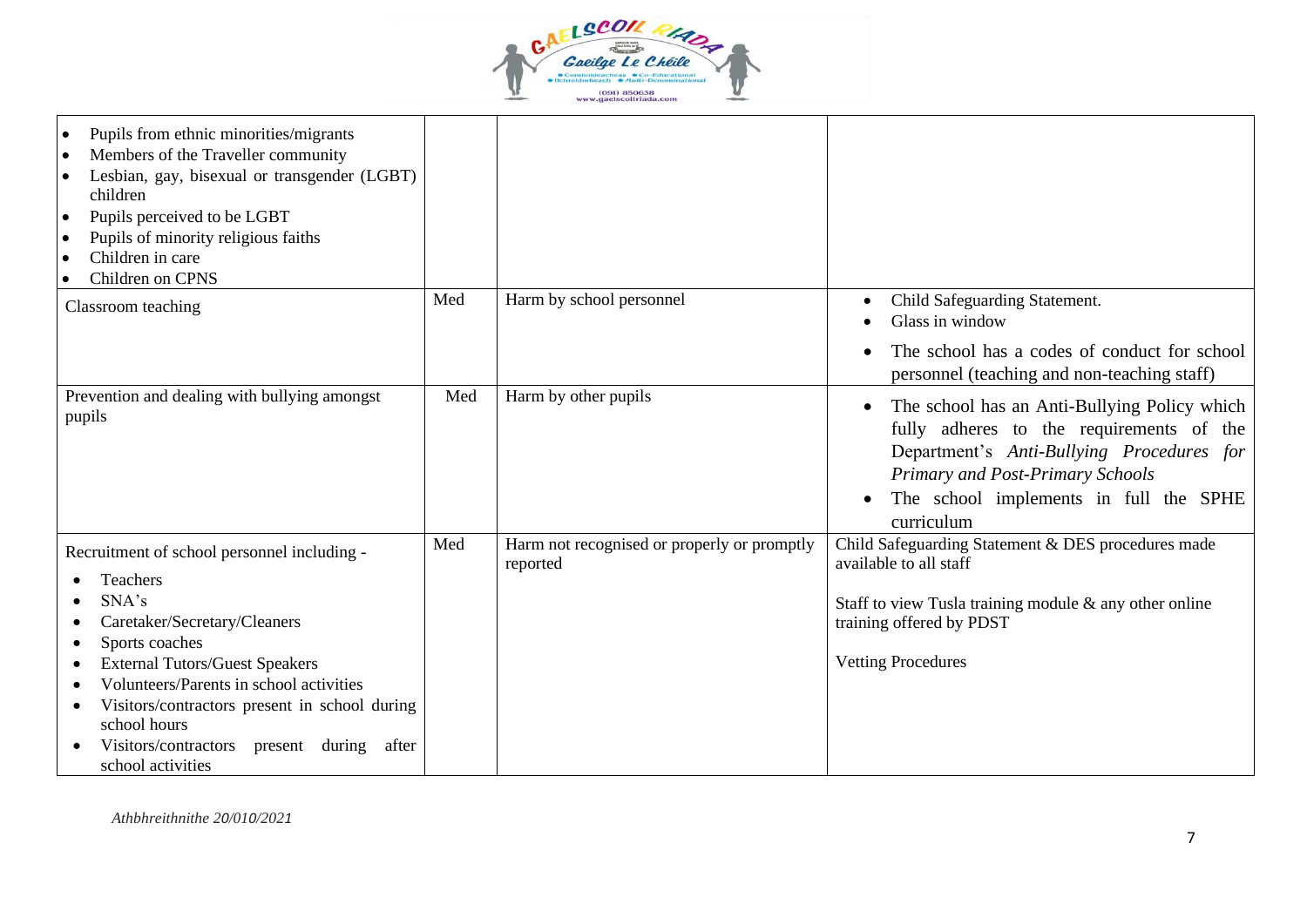

| Use of school premises by other organisation during<br>school day      | Med | Harm by older students visiting school<br>Unknown adults on school grounds                                                                                         | <b>Vetting Procedures</b><br>Supervision                                                                                                                                                                                                                                                                                                                                                                                                                                                                                                     |
|------------------------------------------------------------------------|-----|--------------------------------------------------------------------------------------------------------------------------------------------------------------------|----------------------------------------------------------------------------------------------------------------------------------------------------------------------------------------------------------------------------------------------------------------------------------------------------------------------------------------------------------------------------------------------------------------------------------------------------------------------------------------------------------------------------------------------|
| Use of video/photography/other media to record<br>school events        | Med | Harm by school personnel                                                                                                                                           | <b>Internet AUP</b><br>$\bullet$<br>The school has in place a policy governing the<br>use of smart phones and tablet devices in the<br>school by pupils as per circular 38/2018                                                                                                                                                                                                                                                                                                                                                              |
| Use of Information and Communication<br>Technology by pupils in school | Med | Harm by school personnel<br><b>Bullying</b>                                                                                                                        | ICT policy<br>$\bullet$<br>Anti-Bullying Policy<br>Code of Behaviour<br>Lessons based on www.webwise.ie                                                                                                                                                                                                                                                                                                                                                                                                                                      |
| Remote online Teaching and Learning                                    | Med | Harm by school personnel<br><b>Breach of GDPR</b><br><b>Bullying</b><br>Misuse the 'chat' facility<br>Harm to pupils due to lack of<br>adequate online supervision | ICT policy<br>$\bullet$<br>The school has an Acceptable Use Policy in<br>place, to include provision for online teaching<br>and learning remotely, and has communicated<br>this policy to parents<br><b>Anti-Bullying Policy</b><br>Code of Behaviour<br>Permission from parents to access Teams platform<br>Protocols and procedures in places<br>Home-school link<br>IT co-ordinator available to assist teachers/parents<br>access Teams platform.<br>CLASS hours to reduce the negative effect Covid-<br>19 had on teaching and learning |
| Students participating in work experience in the<br>school             | Med | Harm by students on work experience                                                                                                                                | Supervision- Class teacher in charge and present<br>always.<br>The School's Code of Behaviour<br>Vetting procedures                                                                                                                                                                                                                                                                                                                                                                                                                          |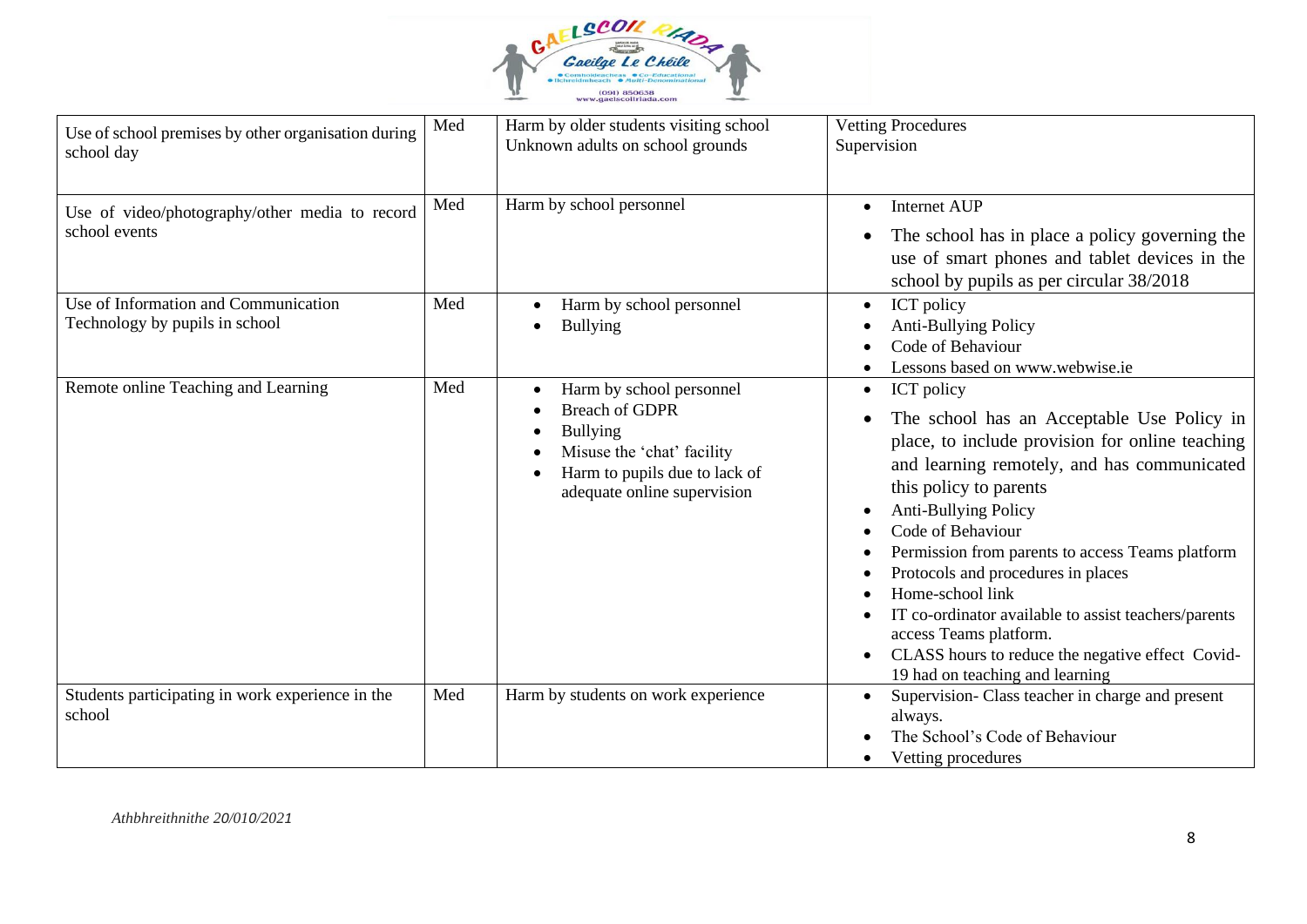

| Student teachers undertaking training placement in<br>school  | Med | Harm by student teachers                                              | The school has in place a policy and procedures in<br>respect of students undertaking work experience in<br>the school<br>Supervision-Class teacher in charge and present<br>always.<br>The school has in place a policy and procedures in<br>respect of student teacher placement<br>Vetting procedures<br>School policies provided |
|---------------------------------------------------------------|-----|-----------------------------------------------------------------------|--------------------------------------------------------------------------------------------------------------------------------------------------------------------------------------------------------------------------------------------------------------------------------------------------------------------------------------|
| One to one teaching                                           | Med | Harm by school personnel                                              | The school has in place a policy and clear<br>procedures for one-to-one teaching activities<br>Parental permission received<br>Glass in door/door open/windows                                                                                                                                                                       |
| Curricular Provision in respect of SPHE, RSE, Stay<br>safe.   | Med | Non-teaching of same                                                  | The school implements SPHE, RSE, Stay Safe<br>$\bullet$<br>programmes in full                                                                                                                                                                                                                                                        |
| After school use of school premises by other<br>organisations | Med | Harm by non-school personnel                                          | Organisations have adequate insurance and policies<br>in place.<br><b>BOM</b> approval<br>Supervision<br>Vetting procedure                                                                                                                                                                                                           |
| Fundraising events involving pupils                           | Low | Bullying:<br>Insulting clothes on non-uniform day                     | Anti-Bullying Policy.                                                                                                                                                                                                                                                                                                                |
| Pupils on errands around school                               |     | Harm by school personnel                                              | Protocols in place-pupils go on errands in two's                                                                                                                                                                                                                                                                                     |
| School transport arrangements                                 | Med | Harm by non-school staff                                              | Supervision                                                                                                                                                                                                                                                                                                                          |
| <b>Mobile Phone</b>                                           | Low | Unsuitable material<br><b>Bullying</b><br>Contact by non-school staff | The school has in place a policy governing the use<br>of smart phones and tablet devices in the school by<br>pupils as per circular 38/2018                                                                                                                                                                                          |